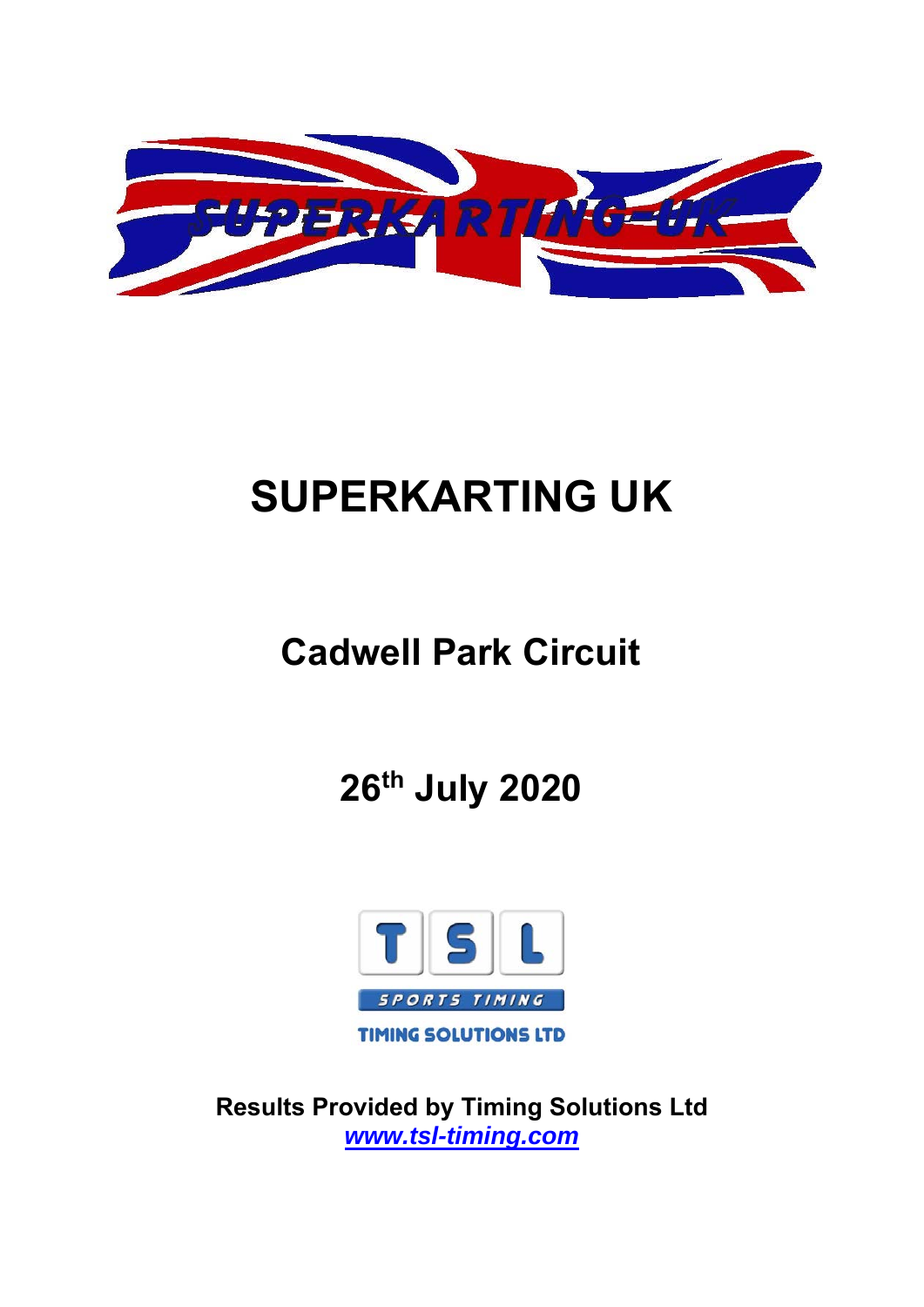# **Superkarting-UK Club Championship QUALIFYING - RACE 1 - CLASSIFICATION**

| POS            | <b>NO</b>       | <b>CL</b> | PIC NAME                     | <b>ENTRY</b>   | <b>TIME</b> | <b>ON</b>               | <b>LAPS</b>    | GAP    | <b>DIFF</b> | <b>MPH</b> |
|----------------|-----------------|-----------|------------------------------|----------------|-------------|-------------------------|----------------|--------|-------------|------------|
| 1              | 8               | Div1      | $1$ Lee HARPHAM              | <b>MS Kart</b> | 1:26.014    | 4                       | 6              |        |             | 91.53      |
| 2              | 15              | Div1      | 2 Ross ALLEN                 | Jade           | 1:26.560    | $\overline{7}$          | $\overline{7}$ | 0.546  | 0.546       | 90.95      |
| 3              | 131             | 250E      | 1 Andrew GULLIFORD           | Anderson       | 1:28.253    | 5                       | 6              | 2.239  | 1.693       | 89.21      |
| 4              | 56              | 250E      | <sup>2</sup> Michael GOFF    | Anderson       | 1:30.381    | 6                       | 6              | 4.367  | 2.128       | 87.11      |
| 5              | 3               | 250E      | 3 Tom HATFIELD               | Anderson       | 1:30.400    | $\overline{4}$          | $\overline{7}$ | 4.386  | 0.019       | 87.09      |
| 6              | 101             | 250E      | <sup>4</sup> Lee PLAIN       | Anderson       | 1:30.430    | $\overline{4}$          | 4              | 4.416  | 0.030       | 87.06      |
| $\overline{7}$ | 4               | 250E      | 5 Curtis SEYMOUR             | Anderson       | 1:30.912    | 6                       | 6              | 4.898  | 0.482       | 86.60      |
| 8              | E <sub>1</sub>  | 125       | <sup>1</sup> Matt ROBINSON   | Anderson       | 1:31.273    | 5                       | 6              | 5.259  | 0.361       | 86.25      |
| 9              | 233             | 450       | <sup>1</sup> Nick KIRK       | Anderson       | 1:31.771    | 6                       | 6              | 5.757  | 0.498       | 85.79      |
| 10             | 0               | 450       | <sup>2</sup> Charlie JOHNSON | Anderson       | 1:32.393    | 5                       | 5              | 6.379  | 0.622       | 85.21      |
| 11             | 16              | 125       | 2 Clinton BRIDGE             | <b>HRK</b>     | 1:33.074    | 5                       | 6              | 7.060  | 0.681       | 84.59      |
| 12             | 149             | 125       | 3 Michael PARR               | Anderson       | 1:34.724    | 6                       | 6              | 8.710  | 1.650       | 83.11      |
| 13             | 25              | 250E      | 6 Luke PLAIN                 | Anderson       | 1:34.933    | $\overline{4}$          | $\overline{4}$ | 8.919  | 0.209       | 82.93      |
| 14             | 6               | 450       | <sup>3</sup> Mark GELLATLY   | Silverstone    | 1:35.050    | 6                       | 6              | 9.036  | 0.117       | 82.83      |
| 15             | 55              | 450       | 4 Garry WARD                 | Anderson       | 1:36.336    | 5                       | 6              | 10.322 | 1.286       | 81.72      |
| 16             | $143*$          | 250E      | 7 Shaun LOMBARDO             | Anderson       | 1:36.358    | 3                       | 6              | 10.344 | 0.022       | 81.70      |
| 17             | 52              | 450       | 5 John BUSBY                 | Anderson       | 1:36.607    | 6                       | 6              | 10.593 | 0.249       | 81.49      |
| 18             | 74              | 250N      | <sup>1</sup> Will LAWRENCE   | Raider         | 1:36.775    | 5                       | 5              | 10.761 | 0.168       | 81.35      |
| 19             | Е               | 250N      | 2 Elliot MARKS               | Anderson       | 1:37.052    | $\overline{\mathbf{4}}$ | 5              | 11.038 | 0.277       | 81.12      |
| 20             | 97              | 125       | 4 Tom RILEY                  | Anderson       | 1:37.612    | 5                       | 6              | 11.598 | 0.560       | 80.65      |
| 21             | 53              | Div1      | 3 Martin MARKS               | Anderson       | 1:38.187    | 5                       | 5              | 12.173 | 0.575       | 80.18      |
| 22             | 88*             | 450       | 6 Andy CONNELL               | Anderson       | 1:39.167    | 5                       | 5              | 13.153 | 0.980       | 79.39      |
| 23             | 22              | 250N      | 3 Martin GOWER               | Raider         | 1:40.280    | $\overline{4}$          | 4              | 14.266 | 1.113       | 78.51      |
| 24             | 99              | Div1      | 4 Ollie RIDOUT               | Anderson       | 1:40.681    | $\mathbf{1}$            | $\mathbf{1}$   | 14.667 | 0.401       | 78.19      |
| 25             | 132             | 125       | 5 Jordan BAILEY              | Anderson       | 1:41.364    | 4                       | 5              | 15.350 | 0.683       | 77.67      |
| 26             | 54              | 450       | 7 John WRIGLEY               | Anderson       | 1:43.076    | 5                       | 5              | 17.062 | 1.712       | 76.38      |
| 27             | 253             | 250N      | 4 James ROSS                 | Anderson       | 1:43.315    | $\overline{4}$          | 5              | 17.301 | 0.239       | 76.20      |
| 28             | $67$ $^{\star}$ | 250N      | 5 Mark ARDERN                | Anderson       | 1:43.700    | 3                       | 5              | 17.686 | 0.385       | 75.92      |
| 29             | $51*$           | 250N      | 6 Steve SOCKI                | Jade           | 1:44.097    | 3                       | 4              | 18.083 | 0.397       | 75.63      |
| 30             | 27              | 250N      | 7 Ami JERGER                 | Anderson       | 1:44.894    | $\overline{4}$          | 5              | 18.880 | 0.797       | 75.05      |
| 31             | 40              | 450       | 8 Alan FLEWITT               | Anderson       | 1:45.284    | 5                       | 5              | 19.270 | 0.390       | 74.78      |
| 32             | 62              | Div1      | 5 Andy POWELL                | <b>PVP</b>     | 1:48.114    | 3                       | 3              | 22.100 | 2.830       | 72.82      |
| 33             | 180             | 450       | 9 Adam MITCHELL              | Anderson/JMH   | 1:50.681    | $\overline{2}$          | $\overline{2}$ | 24.667 | 2.567       | 71.13      |
| 34             | 17              | 125       | 6 Gary POTKINS               | Anderson       | 1:54.372    | 5                       | 5              | 28.358 | 3.691       | 68.83      |
| 35             | $28*$           | 250N      | 8 Ian LUTO                   | Anderson       | 1:57.044    | 3                       | 3              | 31.030 | 2.672       | 67.26      |
| 36             | 77              | Div1      | 6 Dave WARDLE                | Anderson       | 2:01.992    | 3                       | $\overline{4}$ | 35.978 | 4.948       | 64.53      |
| 37             | 90              | 125       | 7 Robert AUSTIN              | Anderson       | 2:22.006    | $\mathbf{1}$            | $\mathbf{1}$   | 55.992 | 20.014      | 55.44      |
| 38             | 69              | 450       | 10 Kosta KYRITSIS            | Anderson       |             |                         | $\Omega$       |        |             |            |
|                |                 |           |                              |                |             |                         |                |        |             |            |

**\*Karts 28, 51, 67, 88 & 143 require working transponders - Regulation Q12.2.1 refers.**

| Weather / Track: Sunny / Damp                                                             |          | Cadwell Park<br>Circuit Length = $2.1869$ miles |
|-------------------------------------------------------------------------------------------|----------|-------------------------------------------------|
| These results are provisional until the conclusion of any judicial and technical matters. |          | Start: 09:01 Flag 09:11 End: 09:13              |
| Clerk Of Course :                                                                         | Steward: | Timekeeper : Nick Palmer                        |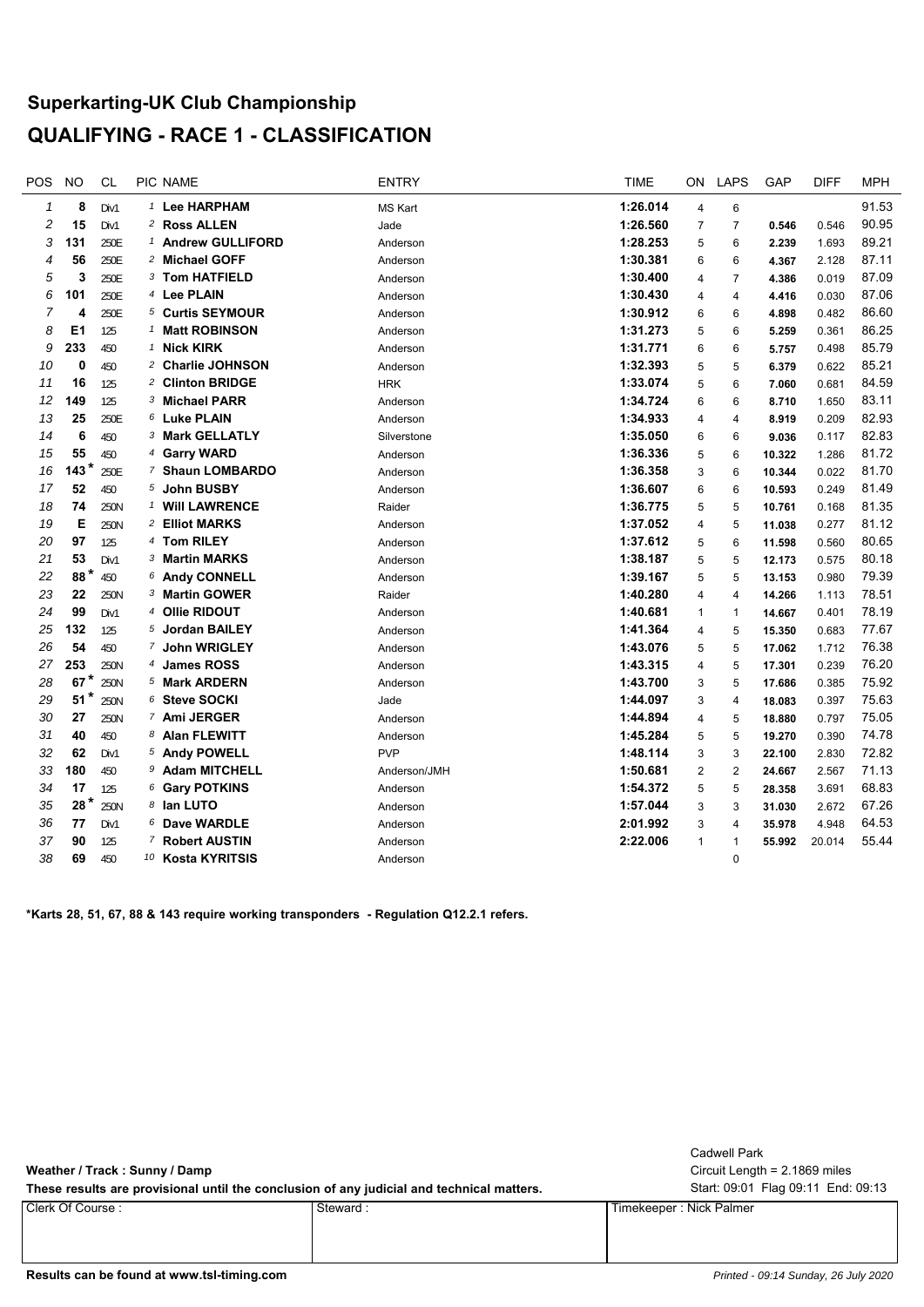# **Superkarting-UK Club Championship QUALIFYING - RACE 1 - LAP ANALYSIS**

DIFF = Difference To Personal Best Lap

| P1             | 8 Lee HARPHAM               |                |                |                              |
|----------------|-----------------------------|----------------|----------------|------------------------------|
| LAP            | <b>LAP TIME</b>             | <b>DIFF</b>    | <b>MPH</b>     | TIME OF DAY                  |
| $1 -$          | 1:46.078                    | 20.064         | 74.22          | 09:04:15.325                 |
| 2 -            | 1:35.552                    | 9.538          | 82.39          | 09:05:50.877                 |
| 3 -            | 1:32.697                    | 6.683          | 84.93          | 09:07:23.574                 |
| 4 -            | 1:26.014(1)                 |                | 91.53          | 09:08:49.588                 |
| 5 -            | 1:27.784<br>(2)             | 1.770          | 89.68          | 09:10:17.372                 |
| 6 -            | 1:28.494<br>(3)             | 2.480          | 88.96          | 09:11:45.866                 |
| P <sub>2</sub> | <b>15 Ross ALLEN</b>        |                |                |                              |
| LAP            | <b>LAP TIME</b>             | <b>DIFF</b>    | <b>MPH</b>     | <b>TIME OF DAY</b>           |
| 1 -            | 1:43.175                    | 16.615         | 76.30          | 09:03:32.855                 |
| 2 -            | 1:33.283                    | 6.723          | 84.40          | 09:05:06.138                 |
| 3 -<br>4 -     | 1:32.654<br>$1:27.106$ (2)  | 6.094<br>0.546 | 84.97<br>90.38 | 09:06:38.792<br>09:08:05.898 |
| 5 -            | 1:28.468                    | 1.908          | 88.99          | 09:09:34.366                 |
| $6 -$          | $1:27.866$ (3)              | 1.306          | 89.60          | 09:11:02.232                 |
| 7 -            | 1:26.560(1)                 |                | 90.95          | 09:12:28.792                 |
| P <sub>3</sub> | <b>131 Andrew GULLIFORD</b> |                |                |                              |
| LAP            | <b>LAP TIME</b>             | <b>DIFF</b>    | MPH            | <b>TIME OF DAY</b>           |
| $1 -$          | 1:53.893                    | 25.640         | 69.12          | 09:04:18.771                 |
| 2 -            | 1:37.470                    | 9.217          | 80.77          | 09:05:56.241                 |
| 3 -            | 1:44.682                    | 16.429         | 75.21          | 09:07:40.923                 |
| 4 -            | 1:31.640<br>(2)             | 3.387          | 85.91          | 09:09:12.563                 |
| 5 -            | 1:28.253<br>(1)             |                | 89.21          | 09:10:40.816                 |
| 6 -            | 1:32.876<br>(3)             | 4.623          | 84.77          | 09:12:13.692                 |
| <b>P4</b>      | <b>Michael GOFF</b><br>56   |                |                |                              |
| LAP            | <b>LAP TIME</b>             | <b>DIFF</b>    | <b>MPH</b>     | <b>TIME OF DAY</b>           |
| $1 -$          | 1:42.328                    | 11.947         | 76.94          | 09:03:46.605                 |
| $2 -$          | 1:36.364                    | 5.983          | 81.70          | 09:05:22.969                 |
| 3 -            | 1:32.402<br>(3)             | 2.021          | 85.20          | 09:06:55.371                 |
| 4 -            | 1:31.765<br>(2)             | 1.384          | 85.79          | 09:08:27.136                 |
| 5 -<br>6 -     | 1:47.947                    | 17.566         | 72.93<br>87.11 | 09:10:15.083                 |
|                | 1:30.381(1)                 |                |                | 09:11:45.464                 |
| P <sub>5</sub> |                             |                |                |                              |
|                | <b>3 Tom HATFIELD</b>       |                |                |                              |
| LAP            | <b>LAP TIME</b>             | <b>DIFF</b>    | <b>MPH</b>     | TIME OF DAY                  |
| $1 -$          | 1:39.676                    | 9.276          | 78.98          | 09:03:25.537                 |
| 2 -            | 1:35.229                    | 4.829          | 82.67          | 09:05:00.766                 |
| 3 -            | 1:33.023                    | 2.623          | 84.63          | 09:06:33.789                 |
| $4 -$          | 1:30.400(1)                 |                | 87.09          | 09:08:04.189                 |
| 5 -            | 1:30.801<br>(2)             | 0.401          | 86.70          | 09:09:34.990                 |
| 6 -<br>7 -     | 1:31.341<br>(3)<br>1:32.788 | 0.941<br>2.388 | 86.19<br>84.85 | 09:11:06.331<br>09:12:39.119 |
|                |                             |                |                |                              |
| P <sub>6</sub> | 101 Lee PLAIN               |                | <b>MPH</b>     |                              |
| LAP            | <b>LAP TIME</b>             | <b>DIFF</b>    |                | TIME OF DAY                  |
| 1 -            | 1:43.331<br>(2)             | 12.901         | 76.19          | 09:03:39.022                 |
| 2 -            | 4:30.656<br>P               | 3:00.226       | 29.08          | 09:08:09.678                 |
| 3 -<br>4 -     | 1:39.870<br>1:30.430 (1)    | 9.440          | 78.83<br>87.06 | 09:09:49.548<br>09:11:19.978 |
|                |                             |                |                |                              |
| P7             | <b>4 Curtis SEYMOUR</b>     |                |                |                              |
| LAP<br>1 -     | <b>LAP TIME</b><br>1:45.477 | DIFF<br>14.565 | MPH<br>74.64   | TIME OF DAY<br>09:03:59.502  |

**Weather / Track : Sunny / Damp**

#### DIFF = Difference To Personal Best Lap

| 6 -   | 1:30.912 (1)   |       | 86.60 | 09:11:47.895 |
|-------|----------------|-------|-------|--------------|
| $5 -$ | 1:34.233(3)    | 3.321 | 83.55 | 09:10:16.983 |
| 4 -   | 1:35.063       | 4 151 | 82.82 | 09:08:42.750 |
| $3 -$ | $1:32.359$ (2) | 1447  | 85 24 | 09 07 07 687 |

| P8    | <b>E1 Matt ROBINSON</b> |             |            |              |
|-------|-------------------------|-------------|------------|--------------|
| LAP   | <b>LAP TIME</b>         | <b>DIFF</b> | <b>MPH</b> | TIME OF DAY  |
| 1 -   | 1:44.978                | 13.705      | 74.99      | 09:03:53.529 |
| 2 -   | 1:34.371                | 3.098       | 83.42      | 09:05:27.900 |
| $3 -$ | $1:32.294$ (2)          | 1.021       | 85.30      | 09:07:00.194 |
| $4 -$ | 1:49.092                | 17.819      | 72.17      | 09:08:49.286 |
| 5 -   | 1:31.273(1)             |             | 86.25      | 09:10:20.559 |
| $6 -$ | 1:33.117<br>(3)         | 1.844       | 84.55      | 09:11:53.676 |
| DQ    | 233 Nick KIRK           |             |            |              |

| ۲y    | 233 NICK KIRK   |             |            |              |  |
|-------|-----------------|-------------|------------|--------------|--|
| LAP   | LAP TIME        | <b>DIFF</b> | <b>MPH</b> | TIME OF DAY  |  |
| 1 -   | 1:47.470        | 15.699      | 73.25      | 09:03:33.651 |  |
| $2 -$ | 1:36.605        | 4.834       | 81.49      | 09:05:10.256 |  |
| $3 -$ | 1:38.320        | 6.549       | 80.07      | 09:06:48.576 |  |
| 4 -   | 1:35.033(3)     | 3.262       | 82.84      | 09:08:23.609 |  |
| 5 -   | 1:32.619<br>(2) | 0.848       | 85.00      | 09:09:56.228 |  |
| 6 -   | 1:31.771(1)     |             | 85.79      | 09:11:27.999 |  |
|       |                 |             |            |              |  |

| <b>P10</b> | 0 Charlie JOHNSON |             |            |                    |
|------------|-------------------|-------------|------------|--------------------|
| LAP        | LAP TIME          | <b>DIFF</b> | <b>MPH</b> | <b>TIME OF DAY</b> |
| 1 –        | 1:49.265          | 16.872      | 72.05      | 09:03:34.754       |
| $2 -$      | $1:36.206$ (3)    | 3.813       | 81.83      | 09:05:10.960       |
| $3 -$      | 1:41.369          | 8.976       | 77.66      | 09:06:52.329       |
| $4 -$      | 1:34.699<br>(2)   | 2.306       | 83.13      | 09:08:27.028       |
| 5 -        | 1:32.393          |             | 85.21      | 09:09:59.421       |

#### **P11 16 Clinton BRIDGE**

| LAP   | LAP TIME        | <b>DIFF</b> | <b>MPH</b> | <b>TIME OF DAY</b> |
|-------|-----------------|-------------|------------|--------------------|
| 1 -   | 1:55.807        | 22.733      | 67.98      | 09:03:48.404       |
| $2 -$ | 1:43.614        | 10.540      | 75.98      | 09:05:32.018       |
| $3 -$ | $1:35.372$ (3)  | 2.298       | 82.55      | 09:07:07.390       |
| 4 -   | 1:38.763        | 5.689       | 79.71      | 09:08:46.153       |
| 5 -   | 1:33.074(1)     |             | 84.59      | 09:10:19.227       |
| .6    | 1:35.140<br>(2) | 2.066       | 82.75      | 09:11:54.367       |
|       |                 |             |            |                    |

| <b>P12</b> | 149 Michael PARR |             |            |                    |
|------------|------------------|-------------|------------|--------------------|
| LAP        | <b>LAP TIME</b>  | <b>DIFF</b> | <b>MPH</b> | <b>TIME OF DAY</b> |
| 1 -        | 1:47.838         | 13.114      | 73.00      | 09:04:00.206       |
| $2 -$      | 1:48.224         | 13.500      | 7274       | 09:05:48.430       |
| $3 -$      | $1.44$ 144       | 9.420       | 75.59      | 09:07:32.574       |
| $4 -$      | 1:41.593(3)      | 6.869       | 77.49      | 09:09:14.167       |
| $5 -$      | $1:39.735$ (2)   | 5.011       | 78.94      | 09:10:53.902       |
| 6 -        | 1:34.724(1)      |             | 83.11      | 09:12:28.626       |

| <b>P13</b> | <b>25 Luke PLAIN</b> |             |       |              |
|------------|----------------------|-------------|-------|--------------|
| LAP        | LAP TIME             | <b>DIFF</b> | MPH   | TIME OF DAY  |
| 1 –        | 1:44.573             | 9.640       | 75.28 | 09:03:36.108 |
| $2 -$      | $1:36.047$ (2)       | 1 1 1 4     | 81.97 | 09:05:12.155 |
| 3 -        | 1.41.070(3)          | 6.137       | 77.89 | 09:06:53.225 |
| 4 -        | 1:34.933(1)          |             | 82.93 | 09:08:28.158 |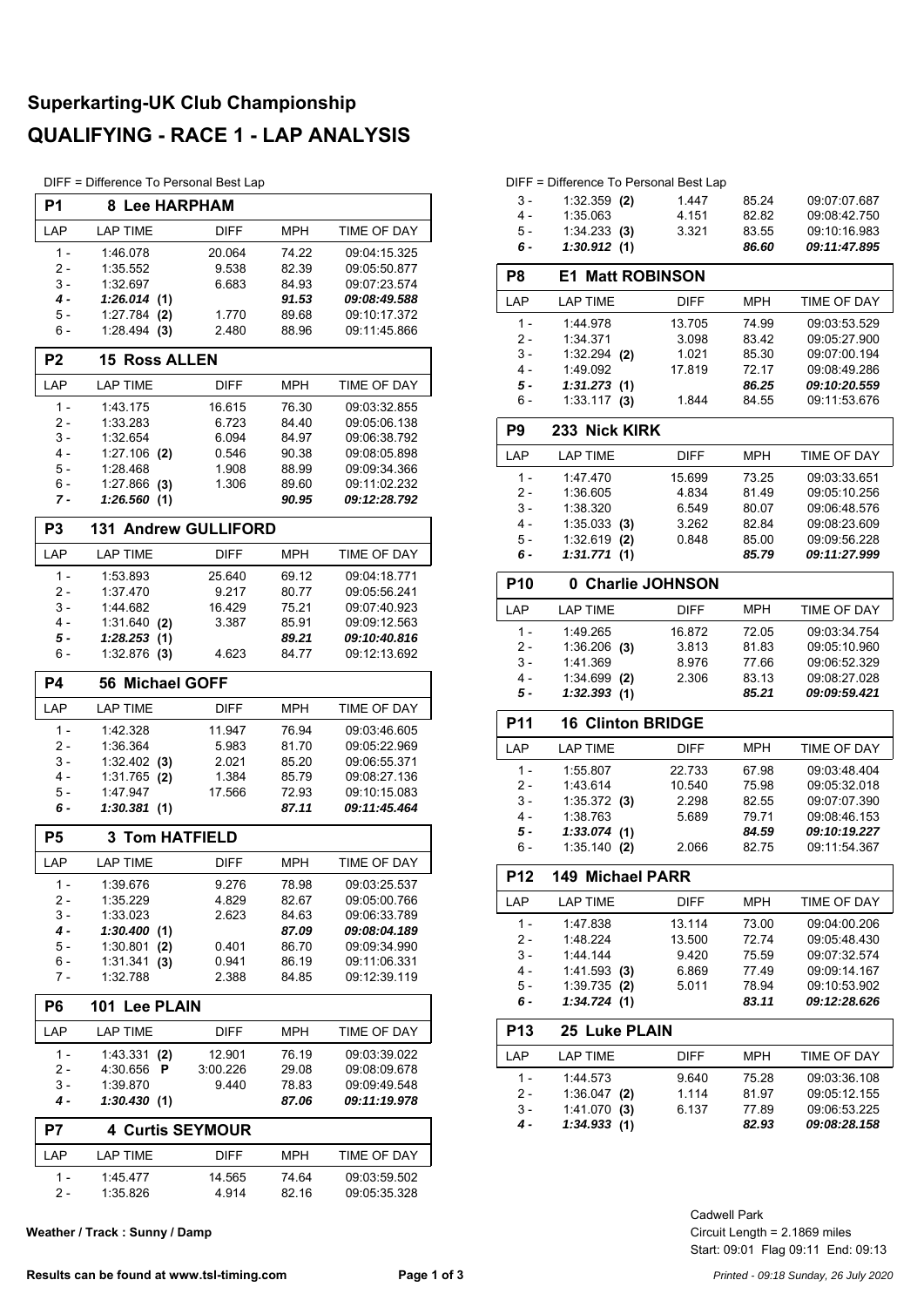# **Superkarting-UK Club Championship QUALIFYING - RACE 1 - LAP ANALYSIS**

DIFF = Difference To Personal Best Lap

| பா              | - υπισισικο το ησιδυπαι μοδι Lap |             |            |                    |
|-----------------|----------------------------------|-------------|------------|--------------------|
| <b>P14</b>      | <b>6 Mark GELLATLY</b>           |             |            |                    |
| LAP             | <b>LAP TIME</b>                  | <b>DIFF</b> | MPH        | TIME OF DAY        |
| $1 -$           | 1:48.012                         | 12.962      | 72.89      | 09:03:39.590       |
| 2 -             | 1:40.606                         | 5.556       | 78.25      | 09:05:20.196       |
| 3 -             | $1:38.487$ (3)                   | 3.437       | 79.94      | 09:06:58.683       |
| 4 -             | 1:41.751                         | 6.701       | 77.37      | 09:08:40.434       |
| $5 -$           | 1:38.443(2)                      | 3.393       | 79.97      | 09:10:18.877       |
| 6 -             | 1:35.050(1)                      |             | 82.83      | 09:11:53.927       |
| P <sub>15</sub> | 55 Garry WARD                    |             |            |                    |
| LAP             | <b>LAP TIME</b>                  | <b>DIFF</b> | MPH        | <b>TIME OF DAY</b> |
| $1 -$           | 1:48.151                         | 11.815      | 72.79      | 09:03:43.459       |
| 2 -             | 1:41.479                         | 5.143       | 77.58      | 09:05:24.938       |
| 3 -             | $1:38.279$ (2)                   | 1.943       | 80.11      | 09:07:03.217       |
| 4 -             | 1:38.962                         | 2.626       | 79.55      | 09:08:42.179       |
| 5 -             | 1:36.336(1)                      |             | 81.72      | 09:10:18.515       |
| 6 -             | 1:38.440(3)                      | 2.104       | 79.97      | 09:11:56.955       |
| P <sub>16</sub> | <b>143 Shaun LOMBARDO</b>        |             |            |                    |
| LAP             | <b>LAP TIME</b>                  | <b>DIFF</b> | <b>MPH</b> | <b>TIME OF DAY</b> |
| $1 -$           | 1:56.441                         | 20.083      | 67.61      | 09:03:44.037       |
| 2 -             | 1:39.335                         | 2.977       | 79.25      | 09:05:23.372       |
| 3 -             | 1:36.358(1)                      |             | 81.70      | 09:06:59.730       |
| 4 -             | 1:40.089                         | 3.731       | 78.66      | 09:08:39.819       |
| 5 -             | $1:36.998$ (3)                   | 0.640       | 81.16      | 09:10:16.817       |
| 6 -             | $1:36.642$ (2)                   | 0.284       | 81.46      | 09:11:53.459       |
| <b>P17</b>      | 52 John BUSBY                    |             |            |                    |
| LAP             | <b>LAP TIME</b>                  | <b>DIFF</b> | <b>MPH</b> | TIME OF DAY        |
| $1 -$           | 1:53.395                         | 16.788      | 69.43      | 09:04:12.137       |
| 2 -             | 1:43.850                         | 7.243       | 75.81      | 09:05:55.987       |
| 3 -             | 1:46.060                         | 9.453       | 74.23      | 09:07:42.047       |
| 4 -             | 1:39.550<br>(3)                  | 2.943       | 79.08      | 09:09:21.597       |
| 5 -             | 1:39.254<br>(2)                  | 2.647       | 79.32      | 09:11:00.851       |
| 6 -             | 1:36.607(1)                      |             | 81.49      | 09:12:37.458       |
| <b>P18</b>      | <b>74 Will LAWRENCE</b>          |             |            |                    |
| LAP             | <b>LAP TIME</b>                  | <b>DIFF</b> | MPH        | TIME OF DAY        |
| 1 -             | 1:59.489                         | 22.714      | 65.89      | 09:04:30.375       |
| 2 -             | 1:43.913                         | 7.138       | 75.76      | 09:06:14.288       |
| 3 -             | $1:42.334$ (3)                   | 5.559       | 76.93      | 09:07:56.622       |
| 4 -             | $1:41.349$ (2)                   | 4.574       | 77.68      | 09:09:37.971       |
| 5 -             | 1:36.775(1)                      |             | 81.35      | 09:11:14.746       |
| P <sub>19</sub> | <b>E</b> Elliot MARKS            |             |            |                    |
| LAP             | <b>LAP TIME</b>                  | <b>DIFF</b> | <b>MPH</b> | TIME OF DAY        |
| $1 -$           | 2:20.917                         | 43.865      | 55.87      | 09:04:53.618       |
| 2 -             | 2:01.880                         | 24.828      | 64.59      | 09:06:55.498       |
| 3 -             | $1:37.986$ (3)                   | 0.934       | 80.35      | 09:08:33.484       |
| 4 -             | 1:37.052(1)                      |             | 81.12      | 09:10:10.536       |
| 5 -             | $1:37.053$ (2)                   | 0.001       | 81.12      | 09:11:47.589       |
| <b>P20</b>      | 97 Tom RILEY                     |             |            |                    |
| LAP             | <b>LAP TIME</b>                  | <b>DIFF</b> | MPH        | TIME OF DAY        |
| $1 -$           | 1:56.700                         | 19.088      | 67.46      | 09:04:15.897       |
| 2 -             | 1:48.579                         | 10.967      | 72.51      | 09:06:04.476       |
| $3 -$           | 1:40.217                         | 2.605       | 78.56      | 09:07:44.693       |
| 4 -             | $1:40.200$ (3)                   | 2.588       | 78.57      | 09:09:24.893       |

**Weather / Track : Sunny / Damp**

|                 | DIFF = Difference To Personal Best Lap |                |                |                              |
|-----------------|----------------------------------------|----------------|----------------|------------------------------|
| 5 -             | 1:37.612(1)                            |                | 80.65          | 09:11:02.505                 |
| 6 -             | $1:39.558$ (2)                         | 1.946          | 79.08          | 09:12:42.063                 |
| P <sub>21</sub> | <b>53 Martin MARKS</b>                 |                |                |                              |
| LAP             | <b>LAP TIME</b>                        | <b>DIFF</b>    | MPH            | TIME OF DAY                  |
| $1 -$           | 2:20.500                               | 42.313         | 56.03          | 09:04:54.682                 |
| $2 -$           | 1:55.875                               | 17.688         | 67.94          | 09:06:50.557                 |
| 3 -<br>4 -      | $1:41.386$ (3)                         | 3.199<br>0.552 | 77.65          | 09:08:31.943<br>09:10:10.682 |
| 5 -             | $1:38.739$ (2)<br>1:38.187 (1)         |                | 79.73<br>80.18 | 09:11:48.869                 |
| <b>P22</b>      | <b>88 Andy CONNELL</b>                 |                |                |                              |
| LAP             | <b>LAP TIME</b>                        | <b>DIFF</b>    | MPH            | TIME OF DAY                  |
| $1 -$           | 1:56.979                               | 17.812         | 67.30          | 09:04:25.970                 |
| 2 -             | 1:47.308                               | 8.141          | 73.37          | 09:06:13.278                 |
| 3 -             | $1:42.228$ (3)                         | 3.061          | 77.01          | 09:07:55.506                 |
| 4 -             | $1:39.205$ (2)                         | 0.038          | 79.36          | 09:09:34.711                 |
| 5 -             | 1:39.167 (1)                           |                | 79.39          | 09:11:13.878                 |
| <b>P23</b>      | 22 Martin GOWER                        |                |                |                              |
| LAP             | <b>LAP TIME</b>                        | <b>DIFF</b>    | MPH            | TIME OF DAY                  |
| $1 -$           | 1:53.968                               | 13.688         | 69.08          | 09:04:21.797                 |
| 2 -             | $1:44.902$ (2)                         | 4.622          | 75.05          | 09:06:06.699                 |
| 3 -             | $1:47.516$ (3)                         | 7.236          | 73.22          | 09:07:54.215                 |
| 4 -             | 1:40.280(1)                            |                | 78.51          | 09:09:34.495                 |
| P <sub>24</sub> | 99 Ollie RIDOUT                        |                |                |                              |
| LAP             | <b>LAP TIME</b>                        | <b>DIFF</b>    | <b>MPH</b>     | TIME OF DAY                  |
| 1 -             | 1:40.681(1)                            |                | 78.19          | 09:03:25.226                 |
| P25             | <b>132 Jordan BAILEY</b>               |                |                |                              |
| LAP             | <b>LAP TIME</b>                        | <b>DIFF</b>    | MPH            |                              |
|                 |                                        |                |                | TIME OF DAY                  |
| $1 -$           | 1:55.855                               | 14.491         | 67.95          | 09:04:16.483                 |
| $2 -$           | 1:47.346                               | 5.982          | 73.34          | 09:06:03.829                 |
| 3 -             | $1:43.575$ (3)                         | 2.211          | 76.01          | 09:07:47.404                 |
| 4 -             | 1:41.364(1)                            |                | 77.67          | 09:09:28.768                 |
| 5 -             | $1:43.436$ (2)                         | 2.072          | 76.11          | 09:11:12.204                 |
| P26             | 54 John WRIGLEY                        |                |                |                              |
| LAP             | <b>LAP TIME</b>                        | <b>DIFF</b>    | MPH            | <b>TIME OF DAY</b>           |
| $1 -$           | 1:57.934                               | 14.858         | 66.75          | 09:03:57.295                 |
| 2 -             | 1:45.671(3)                            | 2.595          | 74.50          | 09:05:42.966                 |
| 3 -             | 1:48.125                               | 5.049          | 72.81          | 09:07:31.091                 |
| 4 -<br>5 -      | 1.44.030(2)<br>1:43.076(1)             | 0.954          | 75.68<br>76.38 | 09:09:15.121<br>09:10:58.197 |
| P27             | 253 James ROSS                         |                |                |                              |
| LAP             | <b>LAP TIME</b>                        | <b>DIFF</b>    | <b>MPH</b>     | TIME OF DAY                  |
| $1 -$           | 1:51.929                               | 8.614          | 70.34          | 09:04:02.724                 |
| 2 -             | 1:50.543                               | 7.228          | 71.22          | 09:05:53.267                 |
| 3 -             | 1:50.440(3)                            | 7.125          | 71.28          | 09:07:43.707                 |
| 4 -             | 1:43.315(1)                            |                | 76.20          | 09:09:27.022                 |
| 5 -             | $1:46.569$ (2)                         | 3.254          | 73.87          | 09:11:13.591                 |
| <b>P28</b>      | <b>67 Mark ARDERN</b>                  |                |                |                              |
| LAP             | <b>LAP TIME</b>                        | DIFF           | MPH            | TIME OF DAY                  |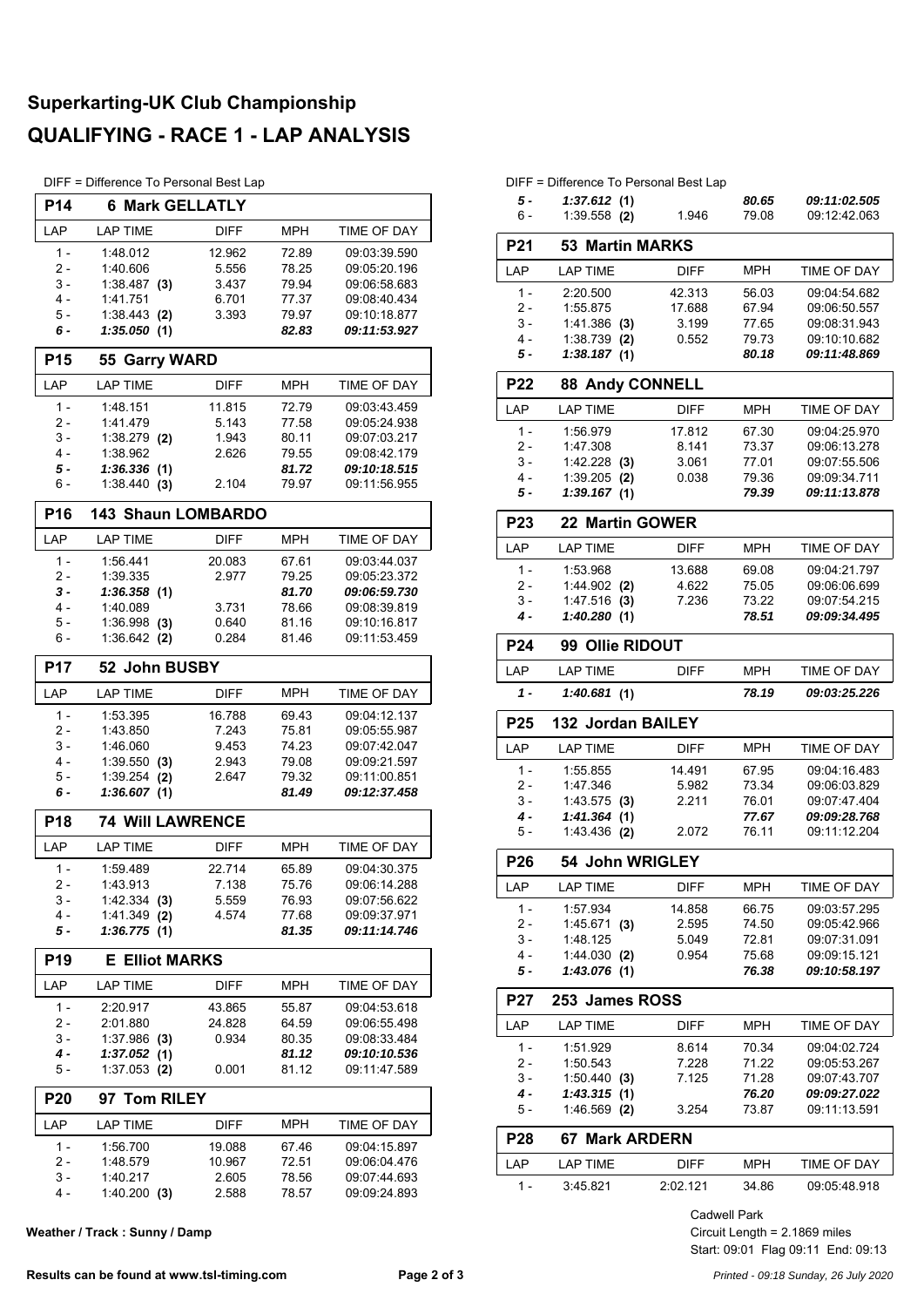# **Superkarting-UK Club Championship QUALIFYING - RACE 1 - LAP ANALYSIS**

|                 | DIFF = Difference To Personal Best Lap |                 |                |                              |
|-----------------|----------------------------------------|-----------------|----------------|------------------------------|
| 2 -             | 1:48.202                               | 4.502           | 72.76          | 09:07:37.120                 |
| $3 -$           | 1:43.700(1)                            |                 | 75.92          | 09:09:20.820                 |
| $4 -$           | 1:44.931<br>(2)                        | 1.231           | 75.03          | 09:11:05.751                 |
| 5 -             | 1:44.991<br>(3)                        | 1.291           | 74.98          | 09:12:50.742                 |
| P <sub>29</sub> | <b>Steve SOCKI</b><br>51               |                 |                |                              |
| LAP             | <b>LAP TIME</b>                        | <b>DIFF</b>     | MPH            | TIME OF DAY                  |
| $1 -$           | 3:53.078                               | 2:08.981        | 33.77          | 09:05:54.201                 |
| 2 -             | $1:50.213$ (3)                         | 6.116           | 71.43          | 09:07:44.414                 |
| $3 -$           | 1:44.097(1)                            |                 | 75.63          | 09:09:28.511                 |
| 4 -             | 1:45.871<br>(2)                        | 1.774           | 74.36          | 09:11:14.382                 |
| <b>P30</b>      | 27 Ami JERGER                          |                 |                |                              |
| LAP             | <b>LAP TIME</b>                        | <b>DIFF</b>     | <b>MPH</b>     | TIME OF DAY                  |
| $1 -$           | 2:02.925                               | 18.031          | 64.04          | 09:05:05.594                 |
| 2 -             | 1:51.995                               | 7.101           | 70.29          | 09:06:57.589                 |
| 3 -             | 1:49.383(3)                            | 4.489           | 71.97          | 09:08:46.972                 |
| 4 -             | 1:44.894(1)                            |                 | 75.05          | 09:10:31.866                 |
| 5 -             | 1:47.551<br>(2)                        | 2.657           | 73.20          | 09:12:19.417                 |
|                 |                                        |                 |                |                              |
| P31             | <b>40 Alan FLEWITT</b>                 |                 |                |                              |
| LAP             | <b>LAP TIME</b>                        | DIFF            | <b>MPH</b>     | <b>TIME OF DAY</b>           |
| $1 -$           | 2:01.260                               | 15.976          | 64.92          | 09:03:57.176                 |
| 2 -             | $1:50.934$ (3)                         | 5.650           | 70.97          | 09:05:48.110                 |
| 3 -             | 1:51.869                               | 6.585           | 70.37          | 09:07:39.979                 |
| 4 -             | 1:46.578 (2)                           | 1.294           | 73.87          | 09:09:26.557                 |
| 5 -             | 1:45.284(1)                            |                 | 74.78          | 09:11:11.841                 |
| <b>P32</b>      | 62 Andy POWELL                         |                 |                |                              |
| LAP             | <b>LAP TIME</b>                        | <b>DIFF</b>     | MPH            | TIME OF DAY                  |
| $1 -$           | $1:56.248$ (3)                         | 8.134           | 67.72          | 09:04:15.196                 |
| 2 -             | $1:50.441$ (2)                         | 2.327           | 71.28          | 09:06:05.637                 |
| $3 -$           | 1:48.114(1)                            |                 | 72.82          | 09:07:53.751                 |
| <b>P33</b>      | <b>180 Adam MITCHELL</b>               |                 |                |                              |
| LAP             | <b>LAP TIME</b>                        | <b>DIFF</b>     | MPH            | <b>TIME OF DAY</b>           |
| 1 -             | $2:05.078$ (2)                         | 14.397          | 62.94          | 09:03:55.092                 |
| $2 -$           | 1:50.681(1)                            |                 | 71.13          | 09:05:45.773                 |
| P34             | <b>17 Gary POTKINS</b>                 |                 |                |                              |
| LAP             | <b>LAP TIME</b>                        | DIFF            | MPH            | TIME OF DAY                  |
| $1 -$           | 2:14.885                               | 20.513          | 58.36          | 09:04:38.117                 |
| $2 -$           | 2:05.056                               | 10.684          | 62.95          | 09:06:43.173                 |
| 3 -             | 1:54.882 (3)                           | 0.510           | 68.53          | 09:08:38.055                 |
| 4 -             | $1:54.505$ (2)                         | 0.133           | 68.75          | 09:10:32.560                 |
| 5 -             | 1:54.372(1)                            |                 | 68.83          | 09:12:26.932                 |
| <b>P35</b>      | 28 Ian LUTO                            |                 |                |                              |
| LAP             | <b>LAP TIME</b>                        | <b>DIFF</b>     | MPH            | TIME OF DAY                  |
| $1 -$           | 2:24.430(3)                            | 27.386          | 54.51          | 09:04:49.477                 |
| 2 -             | 2:07.886 (2)                           | 10.842          | 61.56          | 09:06:57.363                 |
| 3 -             | 1:57.044(1)                            |                 | 67.26          | <i><b>09:08:54.407</b></i>   |
| P36             | 77                                     | Dave WARDLE     |                |                              |
|                 |                                        |                 |                |                              |
| LAP             | <b>LAP TIME</b>                        | DIFF            | MPH            | TIME OF DAY                  |
|                 |                                        |                 |                |                              |
| 1 -<br>2 -      | 2:14.751<br>$2:10.937$ (3)             | 12.759<br>8.945 | 58.42<br>60.12 | 09:04:45.910<br>09:06:56.847 |

**Weather / Track : Sunny / Damp**

| 3 -<br>4 - | 2:01.992(1)<br>$2:03.021$ (2) | 1.029       | 64.53<br>63.99 | 09:08:58.839<br>09:11:01.860 |
|------------|-------------------------------|-------------|----------------|------------------------------|
| <b>P37</b> | <b>90 Robert AUSTIN</b>       |             |                |                              |
| I AP       | LAP TIME                      | <b>DIFF</b> | <b>MPH</b>     | TIME OF DAY                  |
| 1 -        | 2:22.006(1)                   |             | 55.44          | 09:04:50.726                 |

DIFF = Difference To Personal Best Lap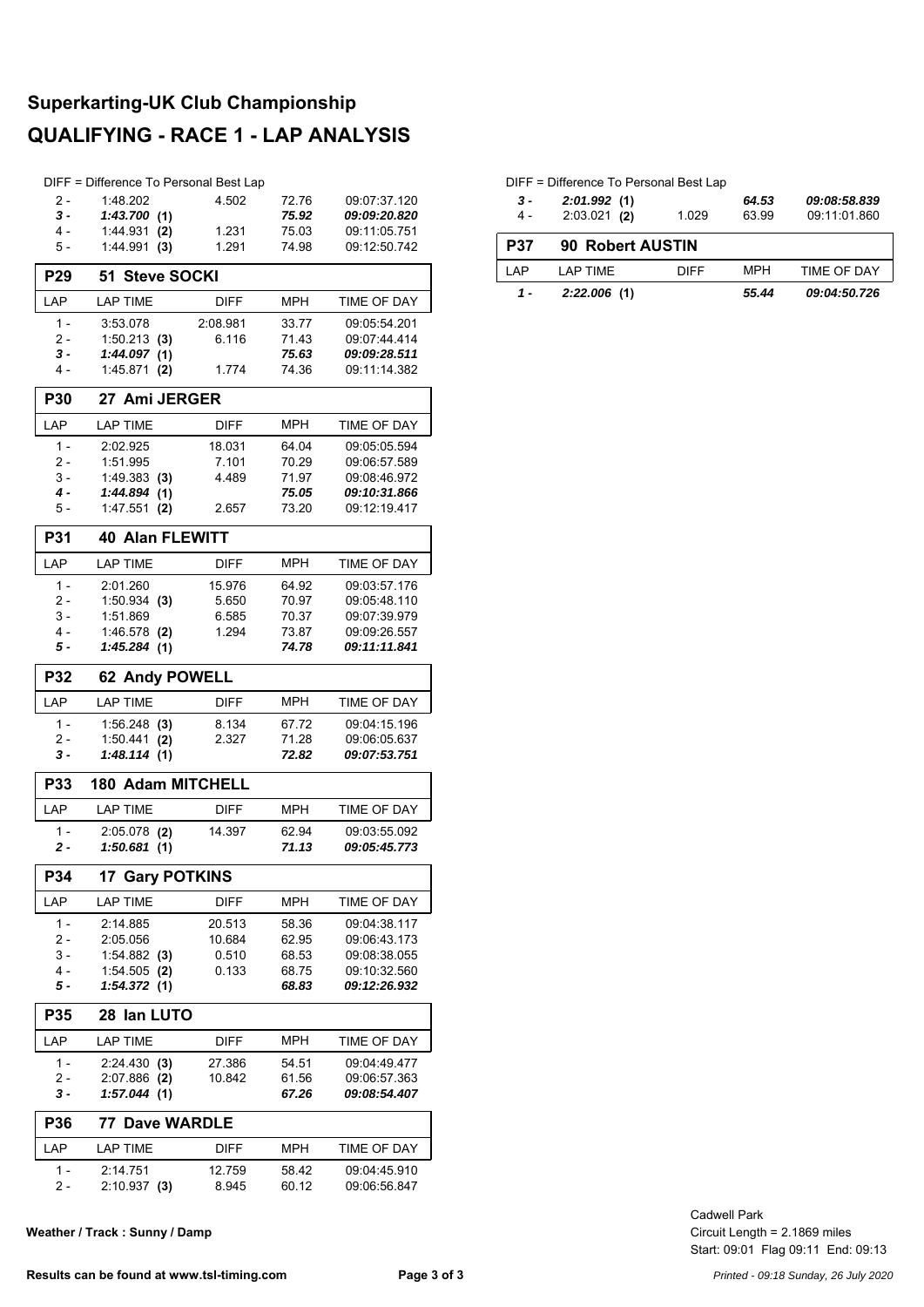| <b>Competitors Started</b>    | 38                        |
|-------------------------------|---------------------------|
| <b>Planned Start</b>          | 2020-07-26 @ 09:00:00.000 |
| <b>Actual Start</b>           | 2020-07-26 @ 09:01:08.940 |
| <b>Finish Time</b>            | 2020-07-26 @ 09:11:10.522 |
| <b>Track Length</b>           | 2.1869mi.                 |
| <b>Total Laps</b>             | 182                       |
| <b>Total Distance Covered</b> | 398.0339mi.               |

### **Session Fastest Lap History**

| NO. | <b>CL</b> | NAME                 | LAP TIME | TIME OF DAY  | LAP | <b>VEHICLE</b> |
|-----|-----------|----------------------|----------|--------------|-----|----------------|
| 99  | Div1      | Ollie RIDOUT         | 1:40.681 | 09:03:25.245 |     | Anderson       |
| 3   | 250E      | <b>Tom HATFIELD</b>  | 1:39.676 | 09:03:25.561 |     | Anderson       |
| 3   | 250E      | <b>Tom HATFIELD</b>  | 1:35.229 | 09:05:00.792 | 2   | Anderson       |
| 15  | Div1      | <b>Ross ALLEN</b>    | 1:33.283 | 09:05:06.154 | 2   | Jade           |
| 3   | 250E      | <b>Tom HATFIELD</b>  | 1:33.023 | 09:06:33.814 | 3   | Anderson       |
| 15  | Div1      | <b>Ross ALLEN</b>    | 1:32.654 | 09:06:38.807 | 3   | Jade           |
| 56  | 250E      | <b>Michael GOFF</b>  | 1:32.402 | 09:06:55.385 | 3   | Anderson       |
| E1  | 125       | <b>Matt ROBINSON</b> | 1:32.294 | 09:07:00.216 | 3   | Anderson       |
| 3   | 250E      | <b>Tom HATFIELD</b>  | 1:30.400 | 09:08:04.214 | 4   | Anderson       |
| 15  | Div1      | <b>Ross ALLEN</b>    | 1:27.106 | 09:08:05.912 | 4   | Jade           |
| 8   | Div1      | <b>Lee HARPHAM</b>   | 1:26.014 | 09:08:49.605 | 4   | MS Kart        |

#### **Flag History**

| <b>Flag History</b> |                    |            | <b>Flag Statistics</b> |                   |                   |  |  |
|---------------------|--------------------|------------|------------------------|-------------------|-------------------|--|--|
| <b>TYPE</b>         | <b>TIME OF DAY</b> | TYPE       | <b>COUNT</b>           | <b>TOTAL LAPS</b> | <b>TOTAL TIME</b> |  |  |
| <b>GREEN</b>        | 09:01:08.940       | Green      |                        |                   | 11:58.873         |  |  |
| <b>FINISH</b>       | 09:11:10.522       | Red        |                        | u                 | 0.000             |  |  |
|                     |                    | Safety Car |                        | 0                 | 0.000             |  |  |
|                     |                    | <b>FCY</b> |                        |                   | 0.000             |  |  |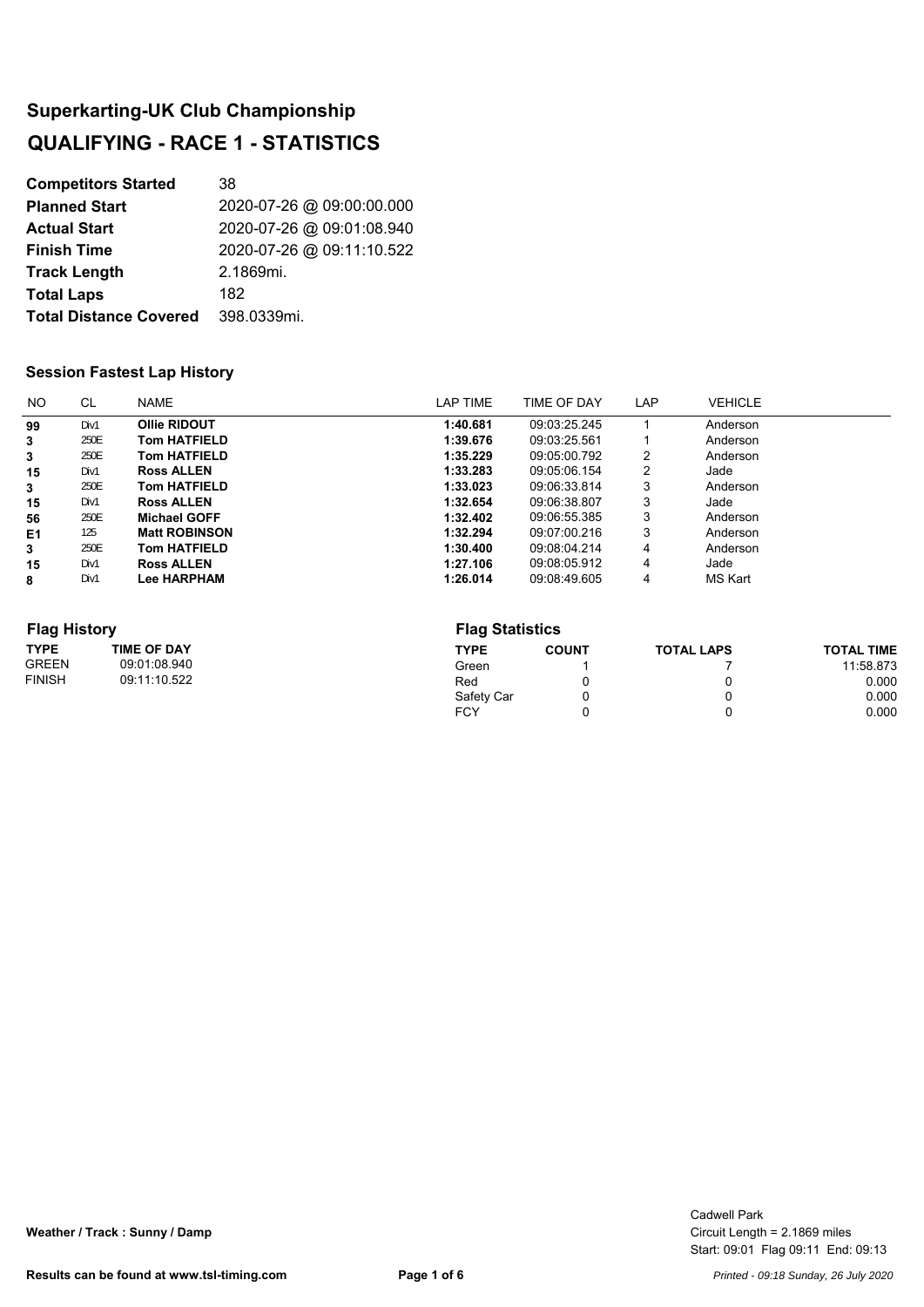### **CLASS : Div1** 6 Starters

#### **Fastest Lap History**

| NO | <b>NAME</b>        | LAP TIME | TIME OF DAY  | <b>LAP</b> | <b>VEHICLE</b> |
|----|--------------------|----------|--------------|------------|----------------|
| 99 | Ollie RIDOUT       | 1:40.681 | 09:03:25.245 |            | Anderson       |
| 15 | <b>Ross ALLEN</b>  | 1:33.283 | 09:05:06.154 |            | Jade           |
| 15 | <b>Ross ALLEN</b>  | 1:32.654 | 09:06:38.807 |            | Jade           |
| 15 | <b>Ross ALLEN</b>  | 1:27.106 | 09:08:05.912 | 4          | Jade           |
| 8  | <b>Lee HARPHAM</b> | 1:26.014 | 09:08:49.605 | 4          | <b>MS Kart</b> |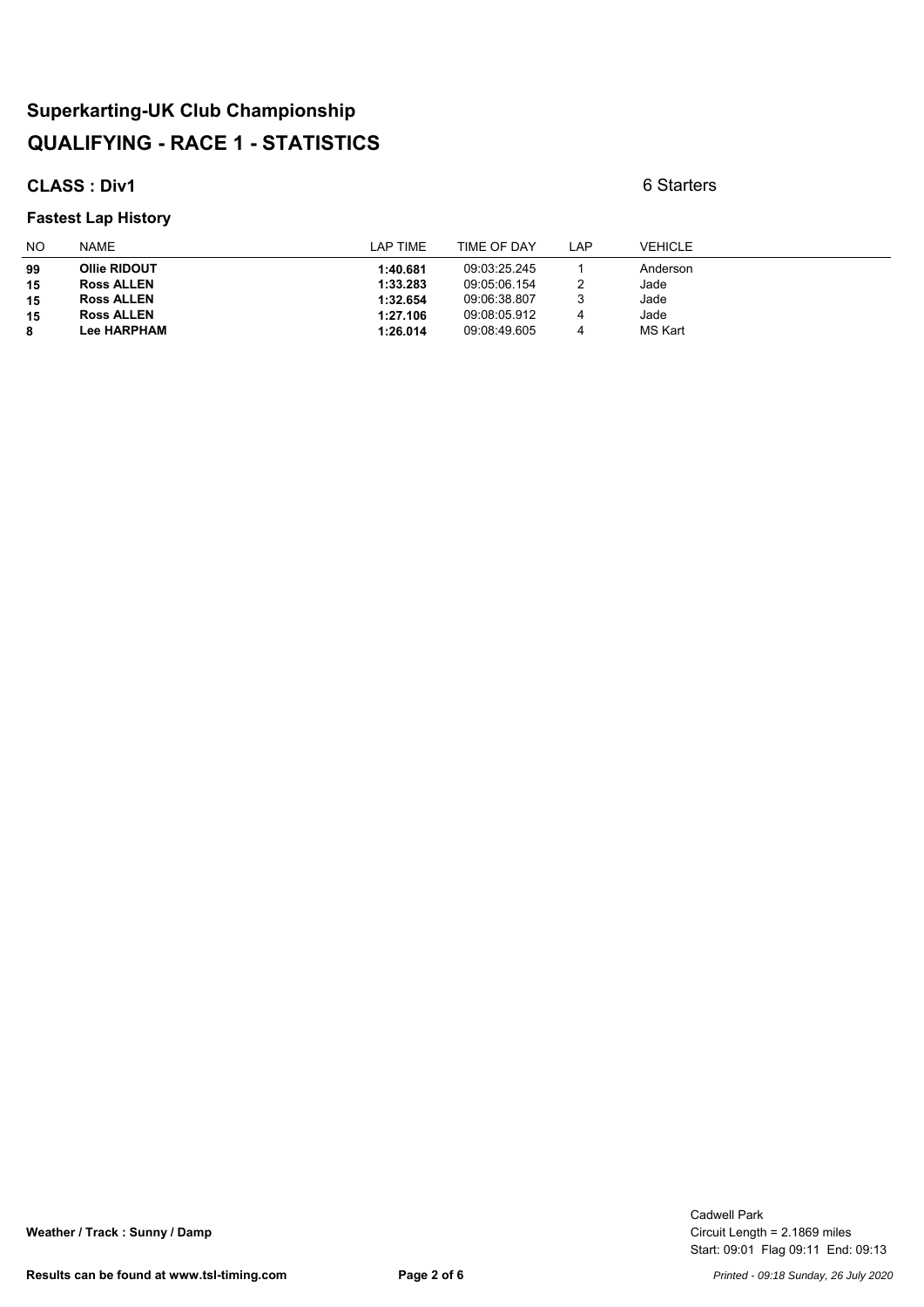### **CLASS : 250N** 8 Starters

#### **Fastest Lap History**

| NO. | <b>NAME</b>          | LAP TIME | TIME OF DAY  | LAP | <b>VEHICLE</b> |
|-----|----------------------|----------|--------------|-----|----------------|
| 253 | <b>James ROSS</b>    | 1:51.929 | 09:04:02.749 |     | Anderson       |
| 253 | <b>James ROSS</b>    | 1:50.543 | 09:05:53.292 | 2   | Anderson       |
| 22  | <b>Martin GOWER</b>  | 1:44.902 | 09:06:06.723 | 2   | Raider         |
| 74  | <b>WIII LAWRENCE</b> | 1:43.913 | 09:06:14.313 | 2   | Raider         |
| 74  | <b>WIII LAWRENCE</b> | 1:42.334 | 09:07:56.647 | 3   | Raider         |
| Е   | <b>Elliot MARKS</b>  | 1:37.986 | 09:08:33.506 | 3   | Anderson       |
| Е   | <b>Elliot MARKS</b>  | 1:37.052 | 09:10:10.558 | 4   | Anderson       |
| 74  | <b>WIII LAWRENCE</b> | 1:36.775 | 09:11:14.773 | 5   | Raider         |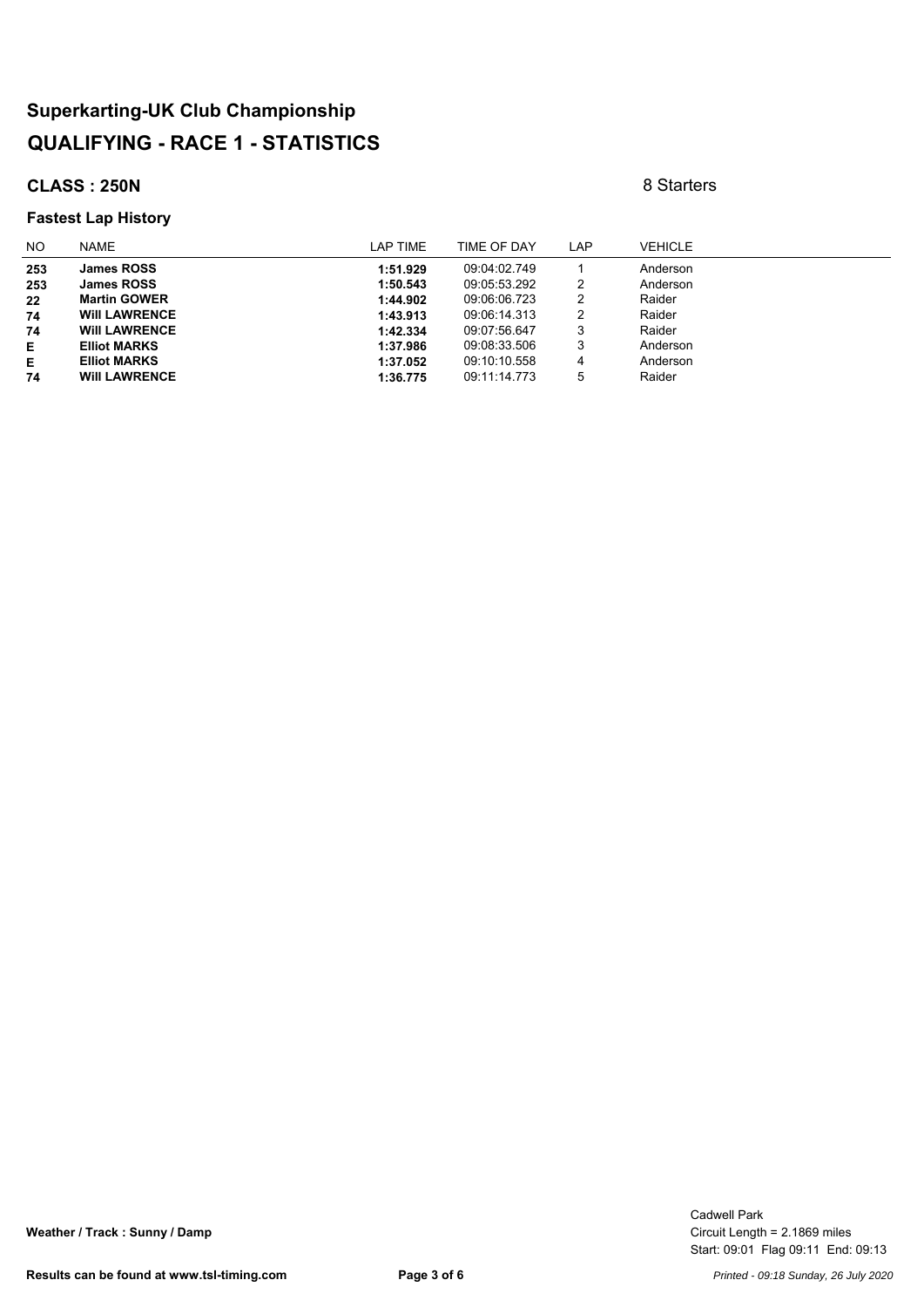### **CLASS : 250E** 7 Starters

#### **Fastest Lap History**

| N <sub>O</sub> | <b>NAME</b>             | LAP TIME | TIME OF DAY  | LAP | <b>VEHICLE</b> |
|----------------|-------------------------|----------|--------------|-----|----------------|
| 3              | <b>Tom HATFIELD</b>     | 1:39.676 | 09:03:25.561 |     | Anderson       |
| 3              | <b>Tom HATFIELD</b>     | 1:35.229 | 09:05:00.792 | 2   | Anderson       |
| 3              | <b>Tom HATFIELD</b>     | 1:33.023 | 09:06:33.814 | 3   | Anderson       |
| 56             | <b>Michael GOFF</b>     | 1:32.402 | 09:06:55.385 | 3   | Anderson       |
| 4              | <b>Curtis SEYMOUR</b>   | 1:32.359 | 09:07:07.713 | 3   | Anderson       |
| 3              | <b>Tom HATFIELD</b>     | 1:30.400 | 09:08:04.214 | 4   | Anderson       |
| 131            | <b>Andrew GULLIFORD</b> | 1:28.253 | 09:10:40.830 | 5   | Anderson       |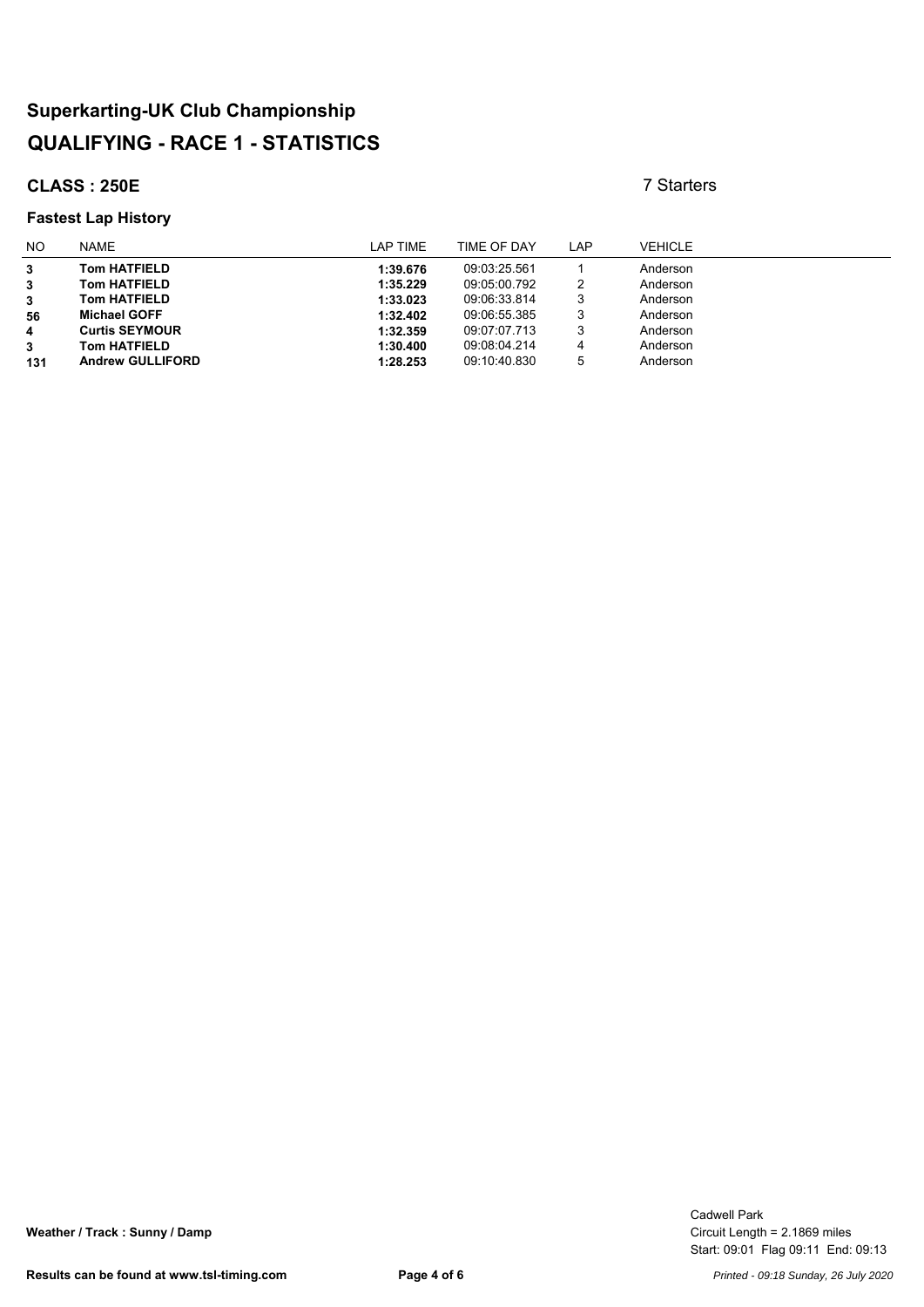### **CLASS : 450** 10 Starters

#### **Fastest Lap History**

| NO.         | <b>NAME</b>            | LAP TIME | TIME OF DAY  | LAP | <b>VEHICLE</b> |
|-------------|------------------------|----------|--------------|-----|----------------|
| 233         | <b>Nick KIRK</b>       | 1:47.470 | 09:03:33.677 |     | Anderson       |
| 233         | <b>Nick KIRK</b>       | 1:36.605 | 09.05.10.283 | 2   | Anderson       |
| $\mathbf 0$ | <b>Charlie JOHNSON</b> | 1:36.206 | 09:05:10.977 | 2   | Anderson       |
| 233         | <b>Nick KIRK</b>       | 1:35.033 | 09:08:23.635 | 4   | Anderson       |
| $\mathbf 0$ | <b>Charlie JOHNSON</b> | 1:34.699 | 09:08:27.044 | 4   | Anderson       |
| 233         | <b>Nick KIRK</b>       | 1:32.619 | 09:09:56.253 | 5   | Anderson       |
| 0           | <b>Charlie JOHNSON</b> | 1:32.393 | 09.09.59.438 | 5   | Anderson       |
| 233         | <b>Nick KIRK</b>       | 1:31.771 | 09:11:28.025 | 6   | Anderson       |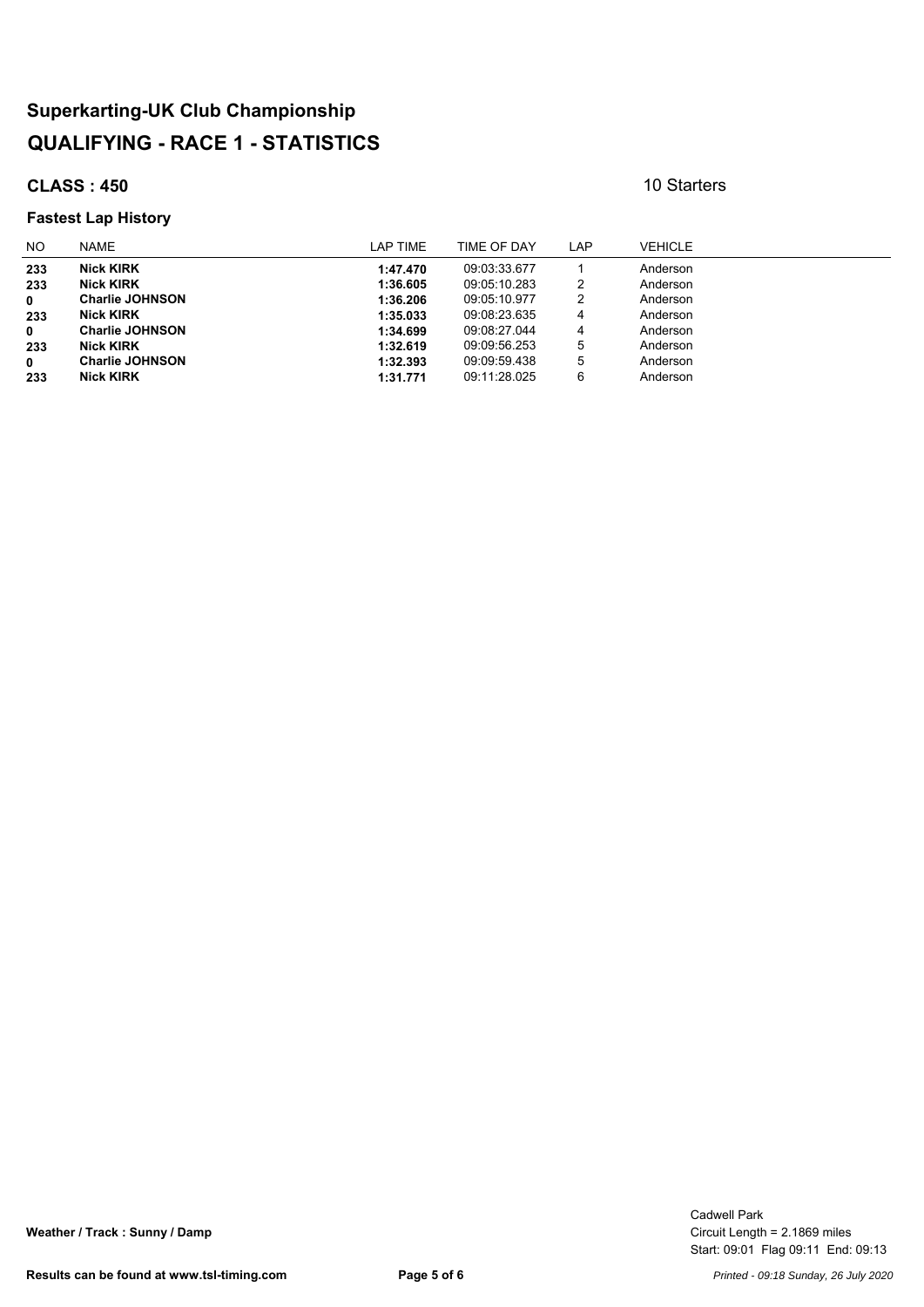### **CLASS : 125** 7 Starters

#### **Fastest Lap History**

| <b>NO</b>      | <b>NAME</b>           | LAP TIME | TIME OF DAY  | LAP | <b>VEHICLE</b> |
|----------------|-----------------------|----------|--------------|-----|----------------|
| 16             | <b>Clinton BRIDGE</b> | 1:55.807 | 09:03:48.429 |     | <b>HRK</b>     |
| E <sub>1</sub> | <b>Matt ROBINSON</b>  | 1:44.978 | 09:03:53.554 |     | Anderson       |
| E <sub>1</sub> | <b>Matt ROBINSON</b>  | 1:34.371 | 09:05:27.922 | っ   | Anderson       |
| E1             | <b>Matt ROBINSON</b>  | 1:32.294 | 09:07:00.216 | 3   | Anderson       |
| E <sub>1</sub> | <b>Matt ROBINSON</b>  | 1:31.273 | 09:10:20.582 | 5   | Anderson       |